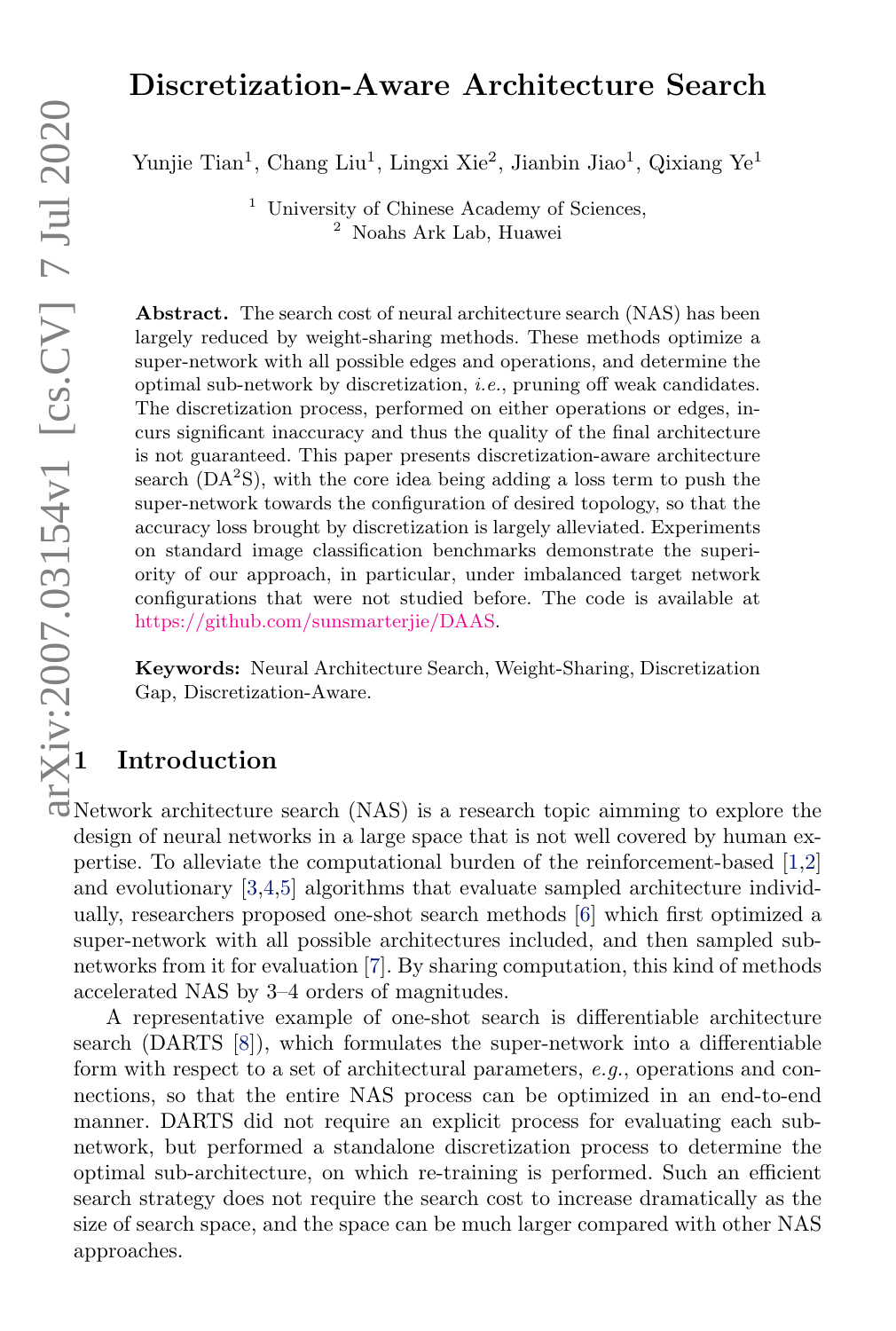<span id="page-1-0"></span>

Fig. 1: Top: the normal cell of DARTS, from which we investigate node3 which sums up 3 input edges in the search stage. In two discretization configurations (preserving 8 and 6 out of 14 edges), this node can preserve 2 and 1 input(s), respectively, but pruning off inputs with moderate weights can lead to dramatic super-network accuracy and unsatisfying re-training accuracy. Middle & Bot**tom**:  $DA^2S$  is aware of the number of inputs to be preserved for each node and pushes weights to get close to either 1 or 0, so as the discretization loss is largely alleviated, and re-training accuracy improved. This figure is best viewed in color.

Despite of the superiority about efficiency, DARTS is believed to suffer the gap between the optimized super-network and the sampled sub-networks. In particular, as illustrated in [\[9\]](#page-14-8), the difference between the number of cells can cause a 'depth gap', and the search performance is largely stabilized by alleviating the gap. In this paper, we point out another gap, potentially more important, caused by the process of discretizing architectural weights of the super-network. To be specific, DARTS combines candidate operations and edges with a weighted sum (the weights are learnable), and preserves a fixed number of candidates with strong weights and discards others. However, there is no guarantee that the discarded weights are relatively small – if not, this discretization process can introduce significant inaccuracy in neural responses to each cell. Such inaccuracy accumulates and finally causes that a well-optimized super-network does not necessarily generates high-quality sub-networks, in particular (i) when the the discarded candidates still have moderate weights; and/or (ii) the number of pruned edges is relatively small compared to that in the super-network. Figure [1](#page-1-0) shows a cell optimized by DARTS. One can see that discretization causes the super-network accuracy to drop dramatically, which also harms the performance of searched architecture in the re-training stage.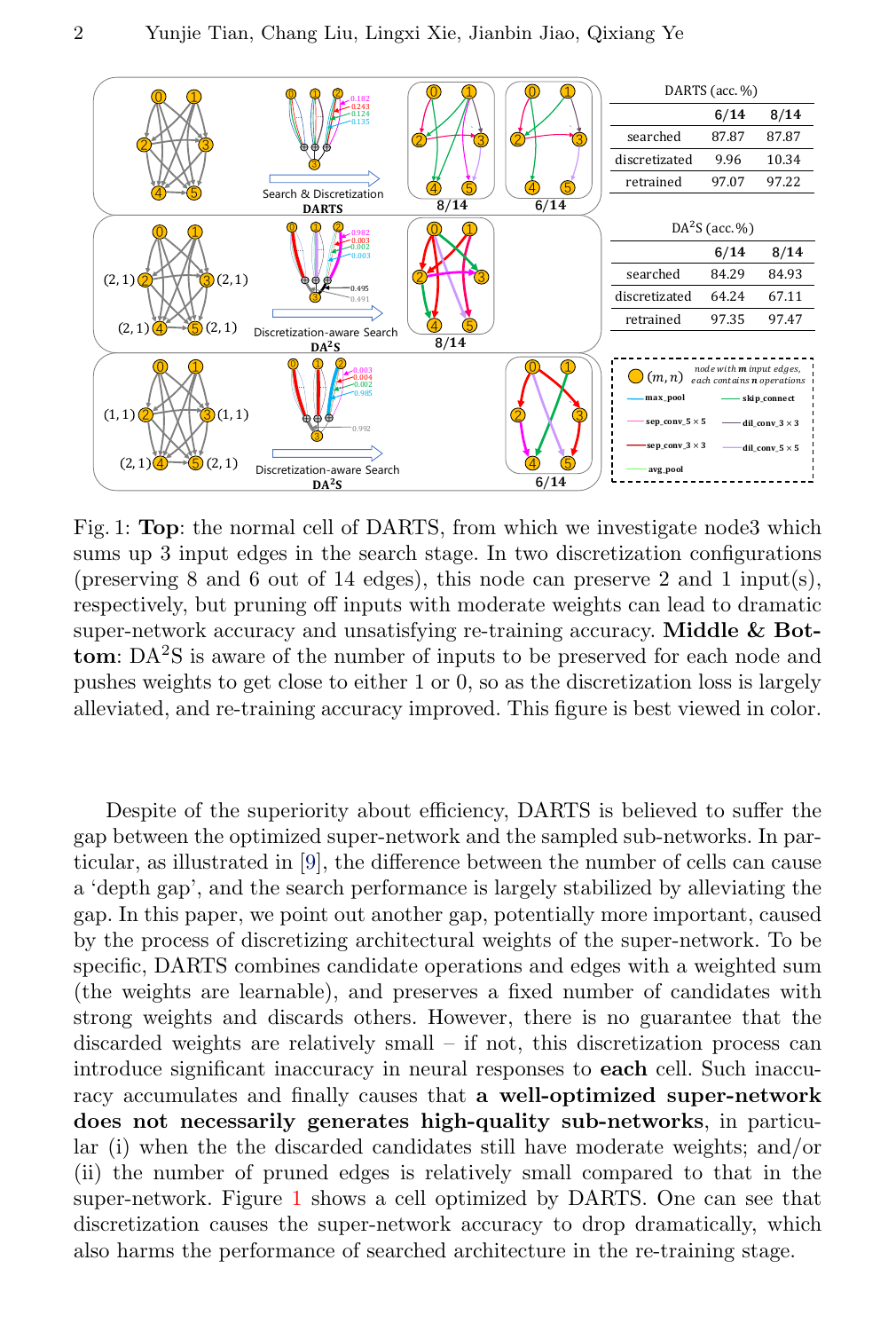To alleviate the above issue, we propose discretization-aware architecture search  $(DA<sup>2</sup>S)$ . The main idea is to introduce an additional term to the loss function, so that the architectural parameters of the super-network is gradually pushed towards the desired configuration during the search process. To be specific, we formulate the new loss term into an entropy function based on the property that minimizing the entropy of a system drives maximizing the sparsity and discretization of the elements (weights) in the system. The objective of entropy is to enforce each weight to get close to either 0 or 1, with the number of 1's determined by the desired configuration, so that the discretization process, by removing candidates with weights close to 0, does not incur significant accuracy loss. Being differentiable to architectural parameters, the entropy function can be freely plugged into the system for SGD optimization. We perform experiments on two standard image classification benchmarks, namely, CIFAR10 and ImageNet, based on PC-DARTS [\[10\]](#page-14-9), an efficient variant of DARTS. Note that two sets of architectural parameters exist in PC-DARTS, taking control of operations in an edge and edges that sum into a node, respectively, and they are potentially equipped with different loss terms. We evaluate different configurations (i.e., varying from each other in the number of preserved edges for each node), most of which have not been studied before. When each search process reaches the end, the super-network converges into a discretization-friendly form, and the discretization process causes much smaller accuracy drop than that reported without the entropy loss. Consequently, the searched architecture, under any configuration, enjoys higher yet more stable performance, and the advantage is more significant as the configuration becomes more imbalanced, on which the original search method suffers a larger 'discretization gap'.

# 2 Related Work

The rapid development of deep learning [\[11\]](#page-14-10), in particular convolutional neural networks, have largely changed the way of designing computational models in computer vision. Recent years have witnessed a trend of stacking more and more convolutional layers to a deep network  $[12,13,14,15]$  $[12,13,14,15]$  $[12,13,14,15]$  $[12,13,14,15]$  so that more trainable parameters are included and higher recognition accuracy is achieved.

Going one step further, researchers started to consider the possibility that designs deep networks automatically, and thereby created a new research area termed neural architecture search (NAS) [\[1\]](#page-14-0). NAS defines a sub-field of automated machine learning (AutoML) [\[16\]](#page-14-15) and has attracted increasing attentions in both academia and industry. The idea is to construct a sufficiently large space and thus enables the architecture to adjust according to training data, simulating the process of evolutionary computation. With carefully monitored search strategies, NAS has claimed better performance compared to hand-designed networks in a wide range of applications including image classification [\[1\]](#page-14-0), object detection [\[17\]](#page-14-16), and semantic segmentation [\[18\]](#page-14-17).

The early efforts of NAS mainly involved heuristic search in a very large space, and the sampled architectures were often evaluated individually. Repre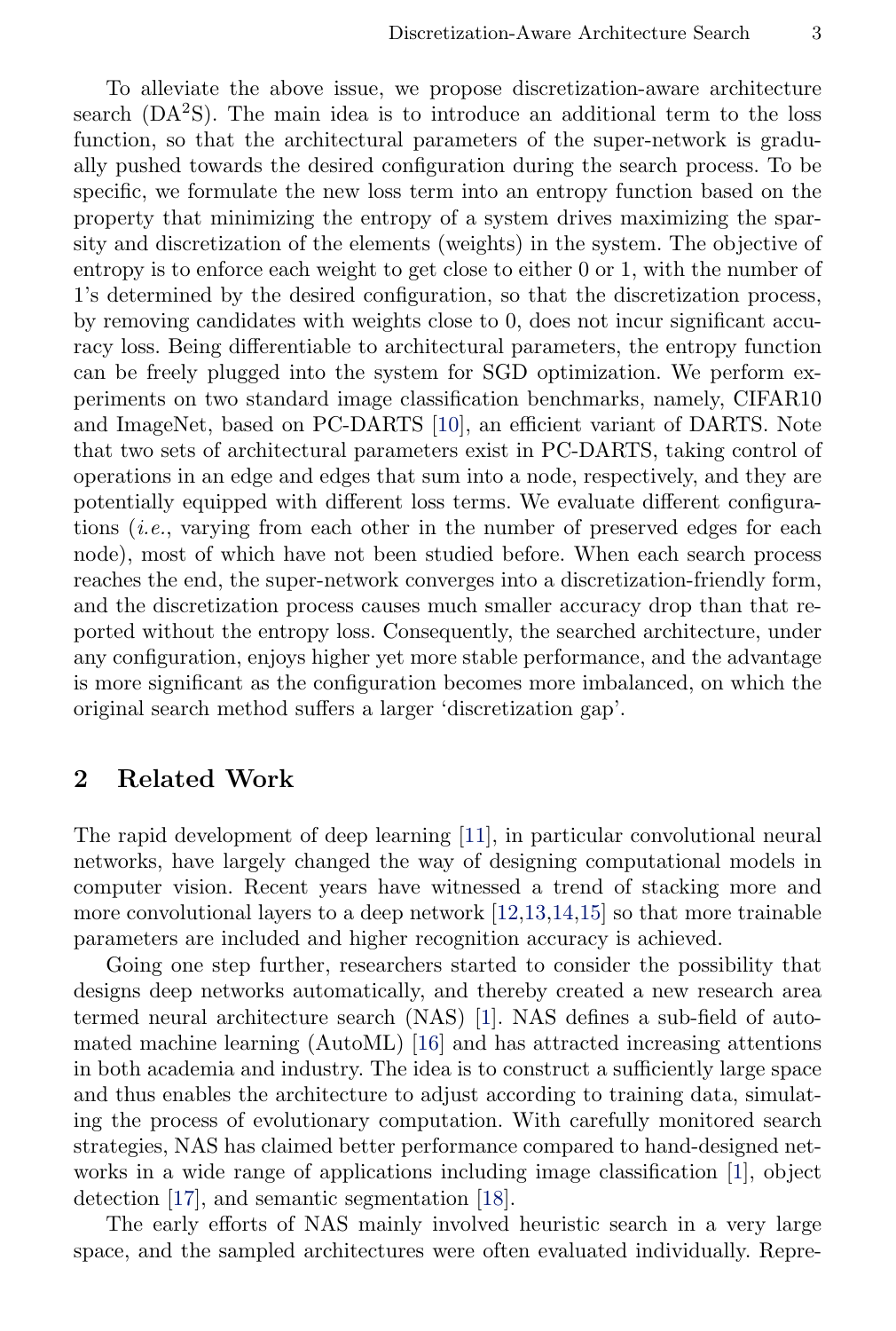sentative examples include using reinforcement learning (RL) to formulate network or block designs  $[1,2,19]$  $[1,2,19]$  $[1,2,19]$ , applying evolutionary algorithms  $(EA)$  to force the network evolve throughout iterations [\[3,](#page-14-2)[4\]](#page-14-3), or simply performing guided random search to find competitive solutions [\[5\]](#page-14-4). These methods often require a vast amount of computation, e.g., thousands of GPU-days. To accelerate the search process, one-shot architecture search was proposed to share computation among architectures with similar building blocks [\[6\]](#page-14-5).

One-shot architecture search was later developed into weight-reusing [\[20\]](#page-14-19) and weight-sharing [\[7\]](#page-14-6) methods which can reduce the search costs by orders of magnitudes. Beyond this point, researchers proposed to improve the search stability using better sampling methods [\[21](#page-14-20)[,22\]](#page-14-21), explored the importance of the search space [\[23\]](#page-14-22), and tried to integrate hardware consumption such as latency as additional evaluation metrics [\[24\]](#page-15-0). These efforts eventually leads to powerful architectures that achieve state-of-the-art performance on ImageNet [\[20\]](#page-14-19) with moderate computational cost overhead.

A special family of one-shot architecture search falls into formulating the search space into a super-network which can adjust itself in a continuous space [\[25\]](#page-15-1). Based on this, the network and architectural parameters can be jointly optimized, which leads to a differentiable approach for architecture search. DARTS [\[8\]](#page-14-7), a representative differentiable framework, designed an over-parameterized supernetwork which contains exponentially many sub-networks with shared weights. It performed bi-level optimization to update network weights and architectural weights alternately and, at the end of the search stage, used a greedy algorithm to prune off the operations and edges with lower weights. Partially-Connected DARTS [\[10\]](#page-14-9) pursed a more efficient search by sampling a small part of supernetwork to reduce the redundancy in exploring the network space.

Recent DARTS methods [\[9,](#page-14-8)[10\]](#page-14-9) have achieved success on both architecture quality and search efficiency. Nevertheless few researchers noticed that the discretization process incurs a significant accuracy loss, which makes it difficult to obtain a high-quality sub-network from the optimal sub-network [\[26\]](#page-15-2). This paper investigates this problem born with DARTS methods in a systematic way with the target to search discretization-aware architectures from the perspective of model regularization.

# 3 Discretization-Aware Architecture Search

## 3.1 Preliminaries: DARTS

DARTS [\[8\]](#page-14-7) designs a cell-based search space to facilitate efficient differentiable architecture search. Each cell is represented as a directed acyclic graph with N nodes, where each node defines a network layer. There is a pre-defined space of operations denoted by  $\mathcal{O}$ , where each element,  $o(\cdot)$ , denotes a fixed operation. Commonly used operations include identity connection, and  $3 \times 3$  convolution performed at a network layer.

Within a cell, the searching goal is to choose one operation from  $\mathcal O$  for each pair of nodes. Let  $(i, j)$  denote a pair of nodes, where  $0 \leq i \leq j \leq N - 1$ . The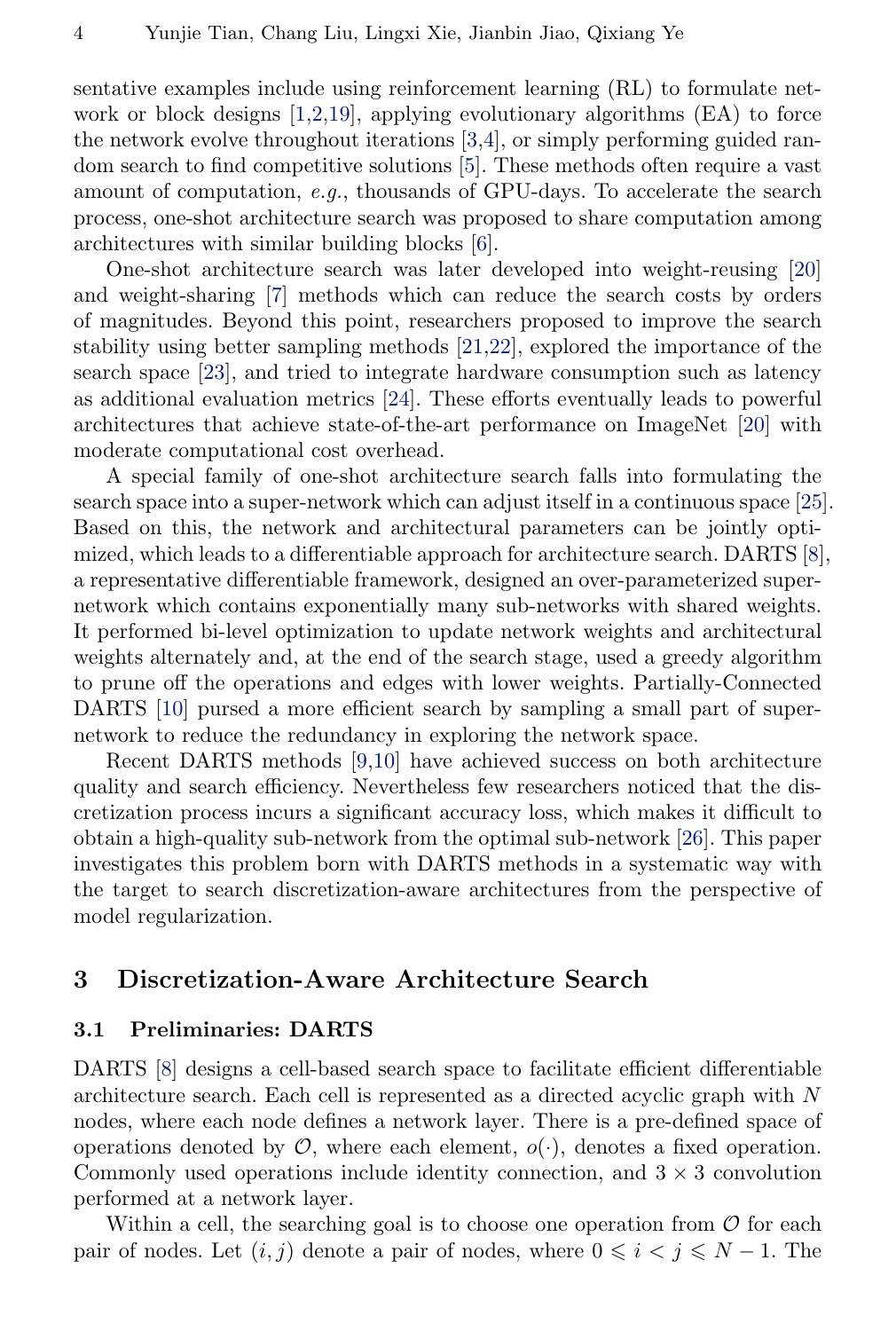primary idea of DARTS is to formulate the information and gradient propagated from *i* to *j* as a weighted sum over  $|O|$  operations, as  $f_{i,j}(\mathbf{z}_i) = \sum_{o \in O} a_{i,j}^o \cdot o(\mathbf{z}_i)$ , where  $a_{i,j}^o = \frac{\exp\{\alpha_{i,j}^o\}}{\sum_{j \in \mathcal{S}} \exp\{\alpha_j\}}$  $\frac{\partial \Omega_{\mathbf{P}}(\mathbf{x}_{i,j})}{\sum_{o' \in \mathcal{O}} \exp\{\alpha_{i,j}^o\}}$  and  $\mathbf{z}_i$  denotes the output of the *i*-th node, and  $\alpha$ is a set of architectural parameters to weight operations within each edge, with  $\alpha_{i,j}^o$  determining the weight of  $o(\cdot)$  in edge  $(i, j)$ . Following PC-DARTS [\[10\]](#page-14-9), we introduce an extra set of architectural parameters  $(\beta)$  in our DA<sup>2</sup>S to determine the weight of each edge. Thus, the output of a node is the sum of all input flows, *i.e.*,  $\mathbf{z}_j = \sum_{i < j} b_{i,j} \cdot f_{i,j}(\mathbf{z}_i)$ , where  $b_{i,j} = \frac{\exp\{\beta_{i,j}\}}{\sum_{i \in \mathcal{S}} \exp\{\beta_i\}}$  $\frac{\exp\{p_{i,j}\}}{\sum_{i'. The output of$ the entire cell is formed by concatenating the output of all prior nodes, *i.e.*, concat( $z_2, z_3, \ldots, z_{N-1}$ ). Note that the first two nodes,  $z_0$  and  $z_1$ , are input nodes to a cell, which are fixed during the search procedure.

This design makes the entire framework differentiable to both layer weights and hyper-parameters  $\alpha_{i,j}^o$ , so that it is possible to perform architecture search in an end-to-end fashion. After the search process is completed, on each edge  $(i, j)$ , the operation *o* with the largest  $\alpha_{i,j}^o$  value is preserved, and each node j is connected to two precedents  $i < j$  with the largest  $\alpha_{i,j}^o$  preserved. Denote the architectural parameters as  $\boldsymbol{\alpha} = {\{\alpha_{i,j}^o\}}$ , and the overall super-network as  $F_{\alpha,\theta}(\cdot)$ , which is parameterized by both  $\alpha$  and  $\theta(\alpha)$ . The learning procedure of DARTS optimizes the image classification loss to determine  $\alpha$  and  $\theta$ , as

$$
\arg\min_{\boldsymbol{\alpha},\boldsymbol{\theta}} \mathcal{L}^{\mathcal{C}}(\boldsymbol{\alpha},\boldsymbol{\theta}) = \frac{1}{M} \sum_{m=1}^{M} \mathbf{y}_{m}^{\top} \cdot \log (F_{\boldsymbol{\alpha},\boldsymbol{\theta}}(\mathbf{x}_{m})),
$$
\n(1)

where  $\{x_m, y_m\}_{m=1}^M$  denotes a batch of training samples with corresponding class labels.

#### 3.2 The Devil is in the Discretization Loss

It is well acknowledged that DARTS-based approaches suffer limited stability, i.e., when the same search procedure runs for several times individually, the searched architectures can report varying performance during the re-training stage. For this reason, the original DARTS [\[8\]](#page-14-7) evaluated the architectures found in four individual search phases on the validation set and picked up the best one, which results in  $4\times$  search cost. More importantly, as the search space gets enlarged, the number of trials require to find a high-quality architecture may also increase, and finally, the DARTS-based approaches may lose the advantage in efficiency.

An important insight that our work delivers is that the instability is partly caused by the discretization loss. Here, by discretization we mean the process that picks up the best operation and/or edge and discards others according to the architectural weights of the super-network, i.e., the continuous parameters,  $\alpha$  and  $\beta$ , are discretized so that a pre-defined number of elements are optimized towards 1 and others close to 0. This obviously introduces inaccuracy to the welltrained super-network. To show this, we follow DARTS to train a super-network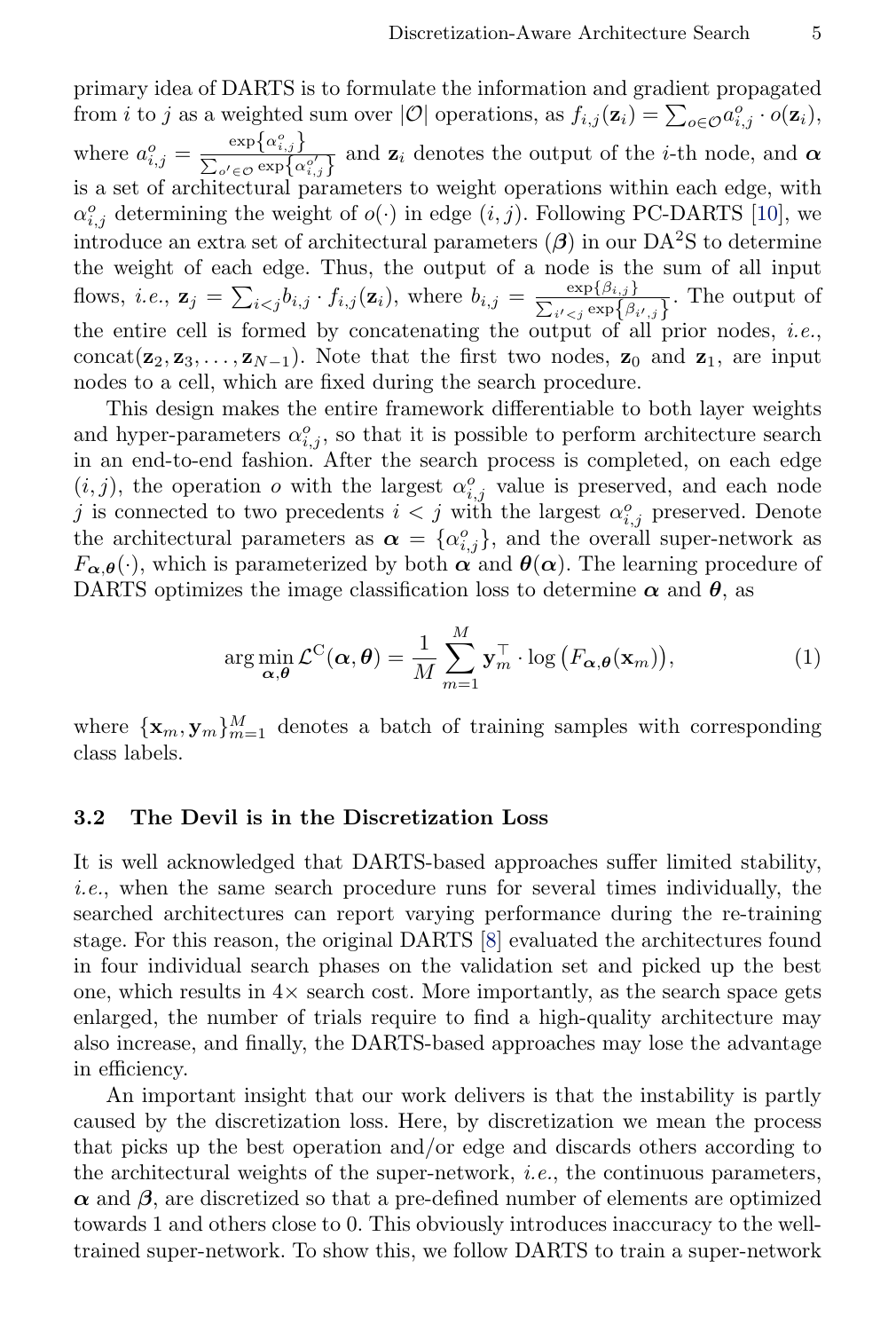on CIFAR10, which reports an accuracy of 87.87% on the validation set. Then, we investigate the impact of discretization by replacing the corresponding part with the trained weights,  $e.g.,$  on each edge, keeping the dominating operation (using a weight of 1) with its parameters (e.g., convolutional weights) unchanged. Results are shown in Figure [1.](#page-1-0) The accuracy drop is dramatic, e.g., under the setting of DARTS (each node has 2 edges preserved), the validation accuracy drops from 87.87% to 10.34%. If we investigate a more imbalanced discretization (the first two nodes have 1 edge each and the last two nodes have 2 edges each), the validation accuracy drops to 9.96%, which is even close to a random guess. This is unexpected and violates the design nature of one-shot NAS, which suggests that dramatically bad sub-networks can be sampled from a well-trained supernetwork. Consequently, there is no guarantee that architectures found in this way can eventually report good performance, even after a complete re-training process has been performed.

We argue that such gap is caused by that the training process is not aware of that a discretization process will be performed afterwards. For example, when  $|O|$  operations are competing in an edge  $(i, j)$ , they 'assume' that the input,  $\mathbf{x}_i$  is a weighted sum of the outputs of all nodes prior to i. When discretization is performed,  $x_i$  is modified into the output of the dominating node, but the weights on edge  $(i, j)$  may not match the new input. Such inaccuracy accumulates throughout the entire network and eventually leads to catastrophic accuracy drop. Therefore, the key to alleviate the gap is to make the search process aware of discretization, as well as the topology of the final architecture. We will elaborate our solution in the next part.

## 3.3 Entropy-based Discretization-Aware Search

Figure [2](#page-6-0) shows the overall framework of discretization-aware search. The main idea is to use the topology constraint to guide the optimization process, so that super-network eventually gets close to a sub-network that is allowed to appear as the final architecture. This is achieved by adding a loss function that measures the minimal distance between the current super-network and any acceptable sub-network. Specifically, we introduce an entropy-based loss function for each set of architectural parameters to fulfil this goal.

Below we elaborate the details when applying this methodology to two sets of parameters,  $\alpha$  (operation) and  $\beta$  (edge), followed by discussions on the priority of discretization and the relationship between prior works and our DA<sup>2</sup>S.

## Discretization of  $\alpha$  and  $\beta$

We start with discretizing  $\alpha$ . To guarantee that only one operation dominates on each edge when the search process ends, we compute the following loss for each edge  $(i, j)$ :

<span id="page-5-0"></span>
$$
\mathcal{L}_{i,j}^{\text{O}}(\alpha) = -\sum_{o \in \mathcal{O}} \frac{\exp\left\{\alpha_{i,j}^o\right\}}{\sum_{o' \in \mathcal{O}} \exp\left\{\alpha_{i,j}^{o'}\right\}} \cdot \log \frac{\exp\left\{\alpha_{i,j}^o\right\}}{\sum_{o' \in \mathcal{O}} \exp\left\{\alpha_{i,j}^{o'}\right\}}.
$$
 (2)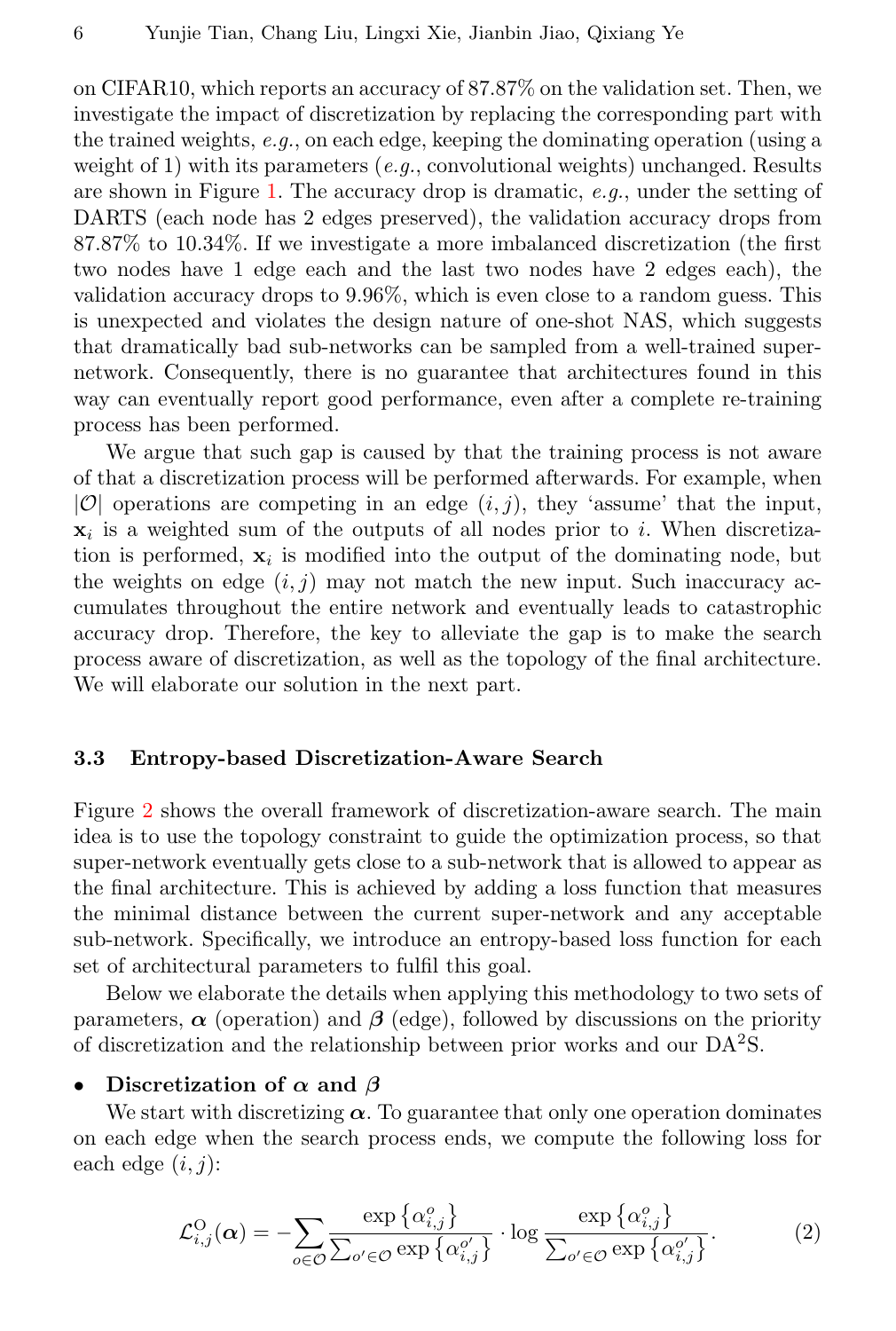<span id="page-6-0"></span>

Fig. 2: Illustration of  $DA^2S$  which forces the softmax of architectural parameters  $\alpha$  and  $\beta$  moving towards extreme points. Here,  $a_{i,j}^k$  denotes the weight on the k-th operation, and  $b_{i,j}$  denotes the weight between nodes i and j. Each color indicates a candidate, and the area of each region corresponds to the weight of corresponding candidate. This figure is best viewed in color.

Summarizing the loss term on all edges obtains the operation loss:

$$
\mathcal{L}^{\mathcal{O}}(\alpha) = \sum_{j} \sum_{i < j} \mathcal{L}^{\mathcal{O}}_{i,j}(\alpha). \tag{3}
$$

Note that Eq. [\(2\)](#page-5-0) is an entropy-based loss function on  $\frac{\exp{\{\alpha_{i,j}^o\}}}{{\sum_{i=1}^{n} a_{i,j}^o}}$  $\frac{\exp{\{\alpha_{i,j}\}}}{\sum_{o' \in \mathcal{O}} \exp{\{\alpha_{i,j}^{o'}}\}}$ , the probability of choosing  $o(\cdot)$  as the operation of each  $(i, j)$ . Minimizing  $\mathcal{L}^{O}(\alpha)$  pushes the weights of all operations to a one-hot distribution, i.e., the probability of one operation is close to 1.0 while that of others are close to 0.0. Note that  $\mathcal{L}^O(\alpha)$  is jointly optimized with  $\mathcal{L}^C(\alpha, \theta)$ , implying that when the search process is complete, the network parameters,  $\theta$ , have been adjusted according to the one-hot  $\alpha$ , consequently, the inaccuracy introduced by discretization is much smaller.

Things become a bit different when we try to discrete  $\beta$ , because the configuration often requires to preserve more than one candidates,  $e.g.,$  according to the standard DARTS formulation, each node receives input from two previous nodes. To handle it, we add an extra term to the previous entropy loss and constrain the maximum value of any  $\beta_{i,j}$  to 1, and the overall loss is shown as:

<span id="page-6-1"></span>
$$
\mathcal{L}_j^{\mathcal{E}}(\boldsymbol{\beta}) = -\sum_{i < j} \frac{\exp\{\beta_{i,j}\}}{\sum_{i' < j} \exp\{\beta_{i',j}\}} \cdot \log \frac{\exp\{\beta_{i,j}\}}{\sum_{i' < j} \exp\{\beta_{i',j}\}} + \left| \sum_{B} \beta_{i,j} - 2 \right|^2, \quad (4)
$$

where  $B = \{\beta_{i,j} | i \leq j, \beta_{i,j} > 0\}$ . Note that the sum of 2 can be changed according to the search configuration. In the experimental part, we will show how this formulation generalizes to other types of desired topology, e.g., preserving 4 or 6 out of 14 edges.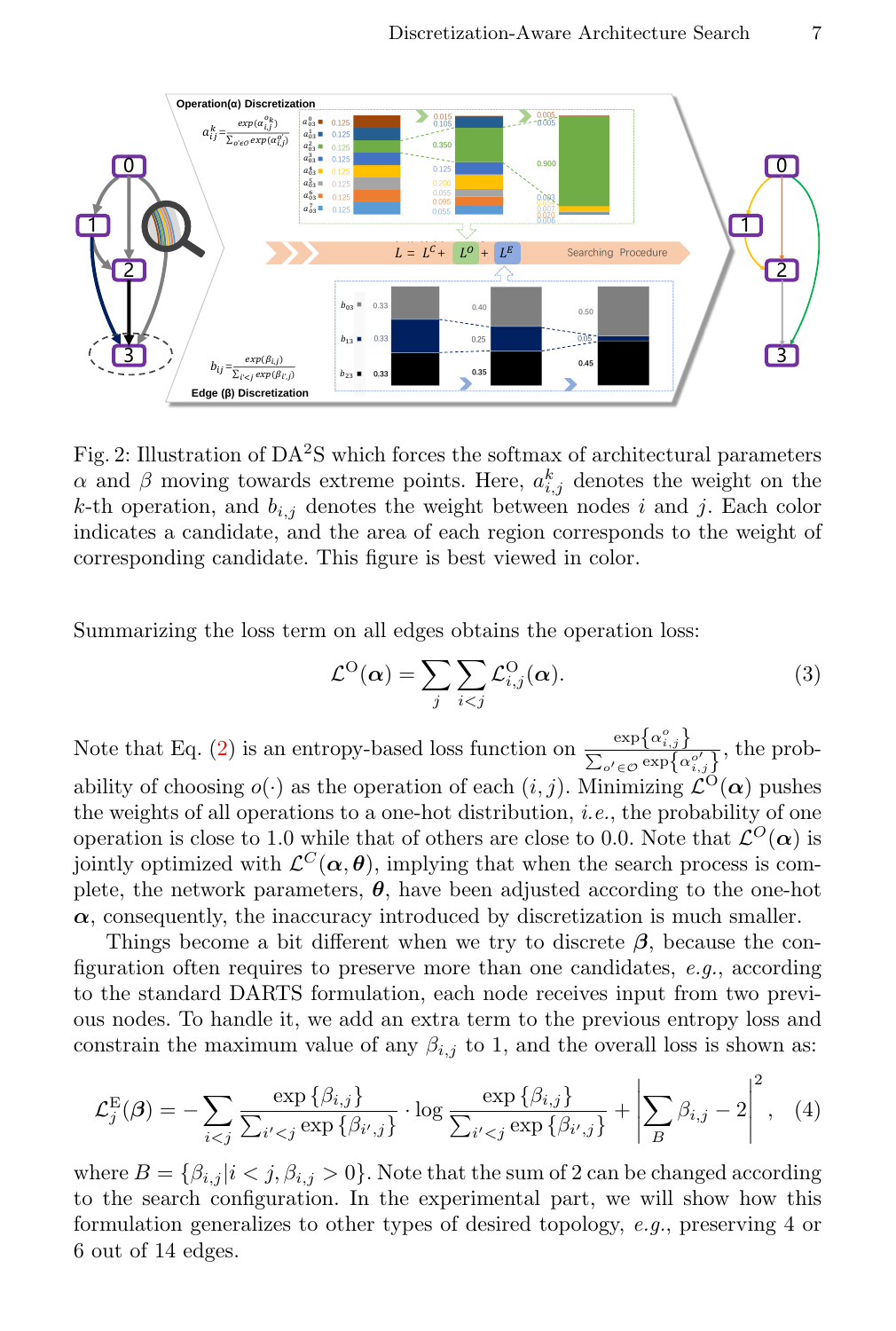Similarly, summarizing this term on all nodes obtains the edge loss:

$$
\mathcal{L}^{\mathcal{E}}(\boldsymbol{\beta}) = \sum_{j} \mathcal{L}_{j}^{\mathcal{E}}(\boldsymbol{\beta}),\tag{5}
$$

and the discretization-aware objective function for architecture search is:

$$
\mathcal{L}(\boldsymbol{\theta}, \boldsymbol{\alpha}, \boldsymbol{\beta}) = \mathcal{L}^{\mathcal{C}}(\boldsymbol{\alpha}, \boldsymbol{\theta}) + \mathcal{L}^{\mathcal{O}}(\boldsymbol{\alpha}) + \mathcal{L}^{\mathcal{E}}(\boldsymbol{\beta}),
$$
(6)

#### • Discretization Priority

Edge discretization and operation discretization depend on the performance estimation by each other. This warped paradox perplexes the community a lot for a long time, and can be eased by independently enforcing additional regularization on  $\alpha$  and  $\beta$ . While, exploring the discretization priority of operation discretization and edge discretization further narrows the discretization gap. By introducing regularization control functions, the discretization-aware objective function for architecture search can be improved as:

<span id="page-7-0"></span>
$$
\mathcal{L}(\boldsymbol{\theta}, \boldsymbol{\alpha}, \boldsymbol{\beta}) = \mathcal{L}^{\mathrm{C}}(\boldsymbol{\alpha}, \boldsymbol{\theta}) + \lambda_c (\lambda_{\boldsymbol{\alpha}} \mathcal{L}^{\mathrm{O}}(\boldsymbol{\alpha}) + \lambda_{\boldsymbol{\beta}} \mathcal{L}^{\mathrm{E}}(\boldsymbol{\beta})),
$$
(7)

where  $\lambda_c$ ,  $\lambda_\alpha$  and  $\lambda_\beta$  are regularization control factors related to classification accuracy, operation discretization and edge discretization, respectively.

Considering the dynamic change of node connections, operation weights, and network parameters during the searching process, the regularization factors are defined as functions of training epochs, and simplified to be chosen from five representative increasing functions, as shown in Figure [5,](#page-11-0) to reveal the regular pattern of optimization priority. At early training epochs, the network is not well trained. The regularization factors are small so that the training focuses on network parameters. As the optimization process continues, the network gets better trained and more attentions are paid on selecting operations and edges.

#### 3.4 Relationship to Prior Work

There exist prior works to push the architectural parameters towards either 0 or 1 so as to align with the requirement of discretization.

For example, FairDARTS [\[27\]](#page-15-3) introduced the zero-one loss as  $-\frac{1}{K}\sum_{k=1}^{K}|\sigma(\alpha_k)-0.5|^2$ to quantize the architectural parameters,  $\alpha$ , by using individual sigmoid rather than softmax, where  $\sigma(\cdot)$  indicates the sigmoid function. In addition, by considering NAS as an annealing process in which the system converges to a less chaotic status, XNAS [\[28\]](#page-15-4) proposed to reduce the temperature term of the crossentropy loss so that weaker candidates get eliminated. However, FairDARTS was not able to control the exact number of preserved candidates – sometimes there can be multiple weights pushing towards 1 but only one of them is allowed to be kept; on the other hand, XNAS cannot support more than one candidates to be preserved, which suffers limited flexibility when applied to multi-choice scenarios. In comparison, our approach can adjust the loss function according to the desired topology – we will show a variety of examples in Table [4.](#page-12-0) If needed, it can freely generalize to choose multiple operations for each edge.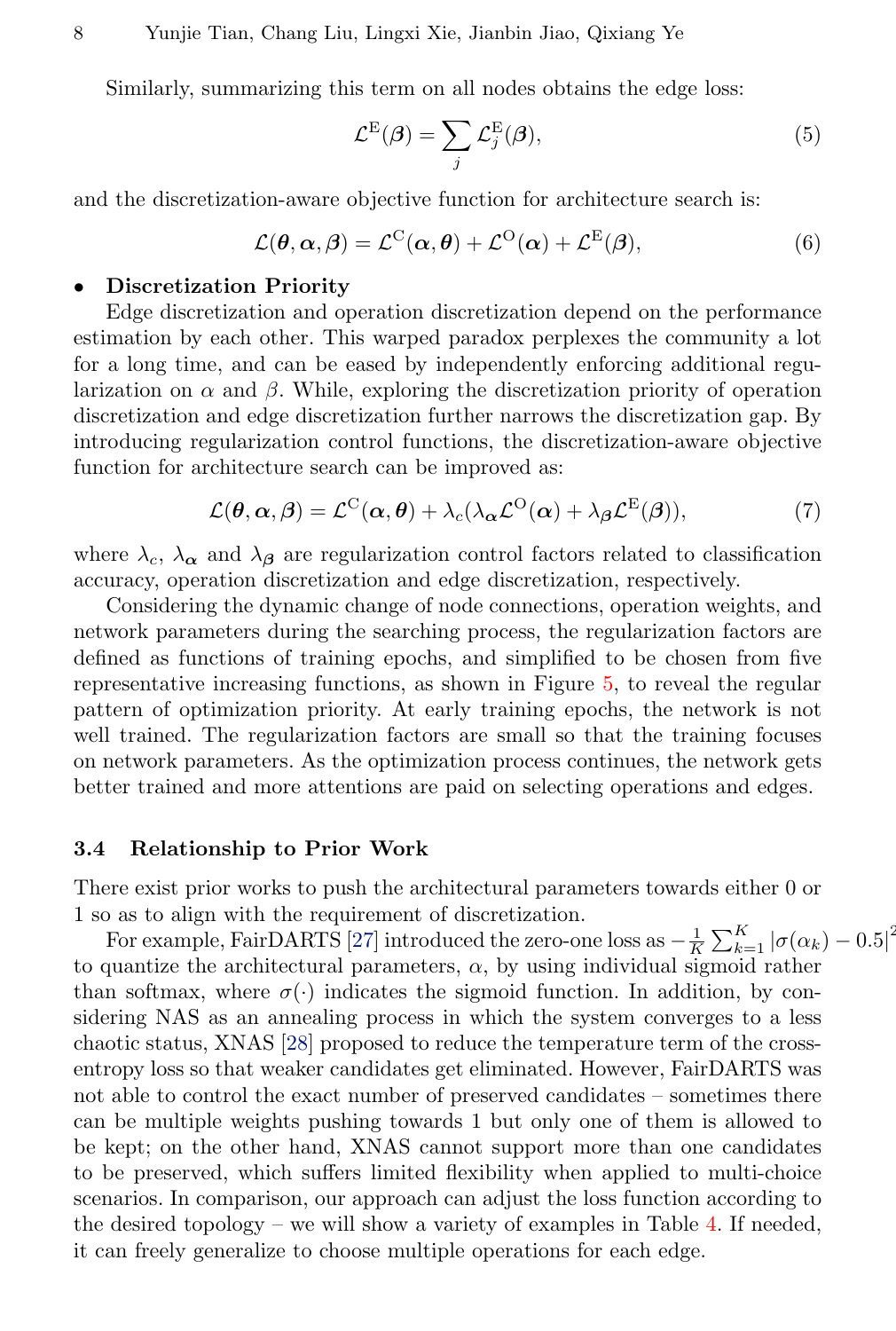# 4 Experiments

In this section, we first describe the experimental settings. We then validate the effect of our discretization-aware search approach. We also report the performance of our approach on balanced and imbalanced configurations, and compare it with the state-of-the-arts.

### 4.1 Experimental Settings

Dataset The commonly used CIFAR10 and ImageNet datasets are used to evaluate our network architecture search approach. CIFAR10 consists of 60K images, which are of a low spatial resolution of  $32 \times 32$ . The images are equally distributed over 10 classes, with 50K training and 10K testing images. ImageNet contains 1,000 object categories, which consists of 1.3M high-resolution training images and 50K validation images. The images are almost equally distributed overall classes. Following the commonly used settings, we apply the mobile setting where the input image size is xed to be  $224 \times 224$  and the number of multi-add operations does not exceed 600M in the testing stage [\[10\]](#page-14-9).

Implementation Details. Following DARTS as well as conventional architecture search approaches, we use an individual stage for architecture search, and after the optimal architecture is obtained, we use an additional process to train the classification model from scratch. During the search stage, the goal is to find the optimal  $\alpha$  and  $\beta$  under the entropy-based discretization regularization in an end-to-end manner. We search architectures on CIFAR10 and then transfer to ImageNet.

During the search procedure, we split the training data into two parts, one for each stage of the search process. As for search space, we follow DARTS but without zero as it requires to choose a low weight operation when zero has a advantage to form a standard cell. There are in total 7 options including  $3\times3$ and  $5\times 5$  separable convolution,  $3\times 3$  and  $5\times 5$  dilated separable convolution,  $3\times 3$ max-pooling, 3×3 average-pooling, and skip-connect.

When searching, the over-parameterized super-network is constructed by stacking 8 cells (6 normal cells and 2 reduction cells) with the initial number of channels 16, and each cell consists of  $N = 6$  nodes. The 50K training set of CIFAR10 is split into two subsets with equal size, with one subset used for training network weights and the other used for architecture hyper-parameters.

We train the super-network for 50 epochs and super-network weights are optimized by the momentum SGD algorithm, a momentum of 0.9, and a weight decay of  $3 \times 10^{-4}$ . The learning rate is reduced progressively to zero following a cosine schedule from an intial learning rate of 0.25 without restart. We use an Adam optimizer [\[29\]](#page-15-5) for both  $\alpha$  and  $\beta$ , both with a xed learning rate of  $3 \times 10^{-4}$ , a momentum of  $(0.5, 0.999)$  and a weight decay of  $10^{-3}$  [\[10\]](#page-14-9). The memory cost of our implementation is smaller than 11GB so that it can be trained on most modern GPUs.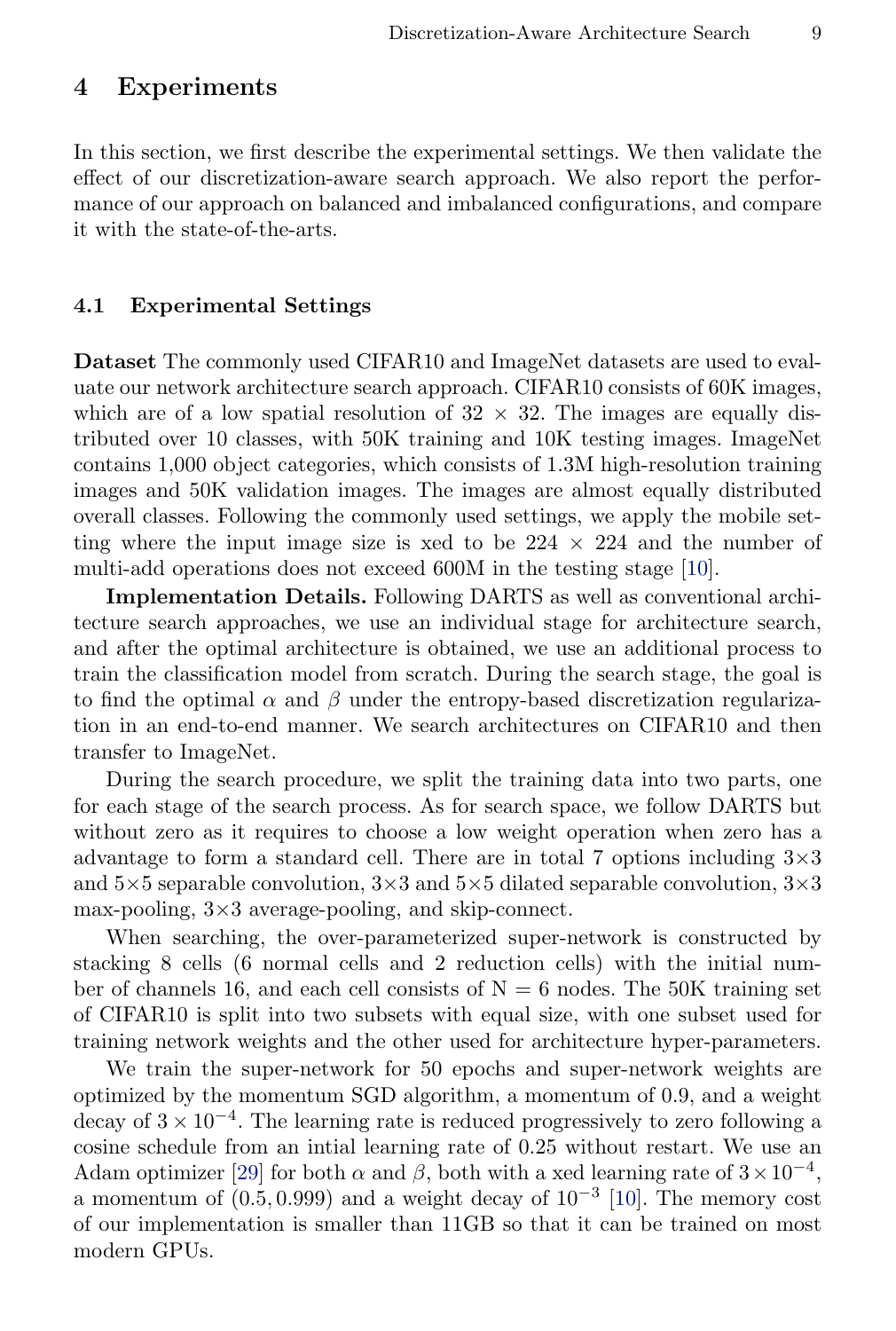<span id="page-9-0"></span>Table 1: Comparison of classification error (%) with state-of-the-arts on CI-FAR10. For DA<sup>2</sup>S, 2.42% and 2.51% are the best and average errors, respectively, and the search cost, 0.3 GPU-days, is reported on a single NVIDIA GTX-1080Ti GPU – on a Tesla-V100 GPU, the time is expected to be 0.2 GPU-days.

| Architecture                     | Test Err.<br>$(\%)$  | (M)     | $(GPU$ -days) | Params Search Cost Search Method |
|----------------------------------|----------------------|---------|---------------|----------------------------------|
| DenseNet-BC [15]                 | 3.46                 | 25.6    |               | manual                           |
| $NASNet-A + cutout [2]$          | 2.65                 | 3.3     | 1800          | RL                               |
| AmoebaNet-B $+$ cutout [5]       | $2.55 \pm 0.05$      | 2.8     | 3150          | evolution                        |
| Hireachical Evolution [31]       | $3.75 \pm 0.12$      | 15.7    | 300           | evolution                        |
| <b>PNAS</b> [19]                 | $3.41 \pm 0.09$      | $3.2\,$ | 225           | <b>SMBO</b>                      |
| $ENAS + cutout [7]$              | 2.89                 | 4.6     | 0.5           | RL                               |
| NAONet-WS [25]                   | 3.53                 | 3.1     | 0.4           | <b>NAO</b>                       |
| DARTS (1st order) $+$ cutout [8] | $3.00 \pm 0.14$      | 3.3     | 0.4           | gradient-based                   |
| DARTS $(2nd order) + cutout [8]$ | $2.76 \pm 0.09$      | 3.3     | 1             | gradient-based                   |
| $SNAS$ (moderate) + cutout [32]  | $2.85 \pm 0.02$      | 2.8     | 1.5           | gradient-based                   |
| $ProxylessNAS + cutout [33]$     | 2.08                 |         | 4.0           | gradient-based                   |
| $P-DARTS + cutout [9]$           | 2.50                 | 3.4     | 0.3           | gradient-based                   |
| $PC-DARTS + cutout$ [10]         | $2.57 \pm 0.07$      | 3.6     | 0.1           | gradient-based                   |
| $BayesNAS + cutout [30]$         | $2.81 \pm 0.04$      | 3.4     | 0.2           | gradient-based                   |
| $DA^2S$ (ours) + cutout          | $2.42/2.51 \pm 0.09$ | 3.4     | 0.3           | gradient-based                   |

## 4.2 Results on CIFAR10

In Table [1,](#page-9-0) we compare the proposed approach with the state-of-the-art approaches. It can be seen that our approach outperforms the baseline DARTS method with a large margin (2.42% vs. 2.76%), and outperforms recent gradientbased methods including P-DARTS [\[9\]](#page-14-8), PC-DARTS [\[10\]](#page-14-9), and BayesNAS [\[30\]](#page-15-9). Note that the significant performance gains are achieved with moderate parameter size (3.4 M) and computational cost (0.3 GPU days). The performance gains validate the effectiveness of our entropy-based regularization method and the importance of discretization-aware search itself. This part we will first introduce our approach to search standard cells (select 8 edges from 14 *i.e.* balanced configuration), and then to further illustrate the effectiveness of our approach, we will search non-standard cells (imbalanced configuration).

Operation and Edge Discretization. There are 7 operations in total for all cells (the 'none' operation is not used). Each cell has 14 edges and the network consists of two kinds of cells: the normal cells and the reduction cells, that the network architecture depends on the search of 28 edges. That is to say  $\mathcal{L}^O(\alpha)$  is the sum of 28 operation entropy losses. And  $\mathcal{L}^E(\beta)$  is the sum of all edge entropy losses, Eq. [\(4\)](#page-6-1). In Eq. [\(7\)](#page-7-0), we experimentally define that  $\lambda_{\alpha} = \lambda_1$ , and  $\lambda_{\beta} = 4\lambda_2$ . Then we evaluate the results with  $\lambda_1$  and  $\lambda_2$  under different setting of functions shown in the Figure [5.](#page-11-0)

In Figure [3,](#page-10-0) we present the evolution of softmax of operation weights  $\alpha$  on CIFAR10 with 14 edges in a normal cell. It can be seen that after about 20 training epochs, the softmax of operation weights begin to significantly differen-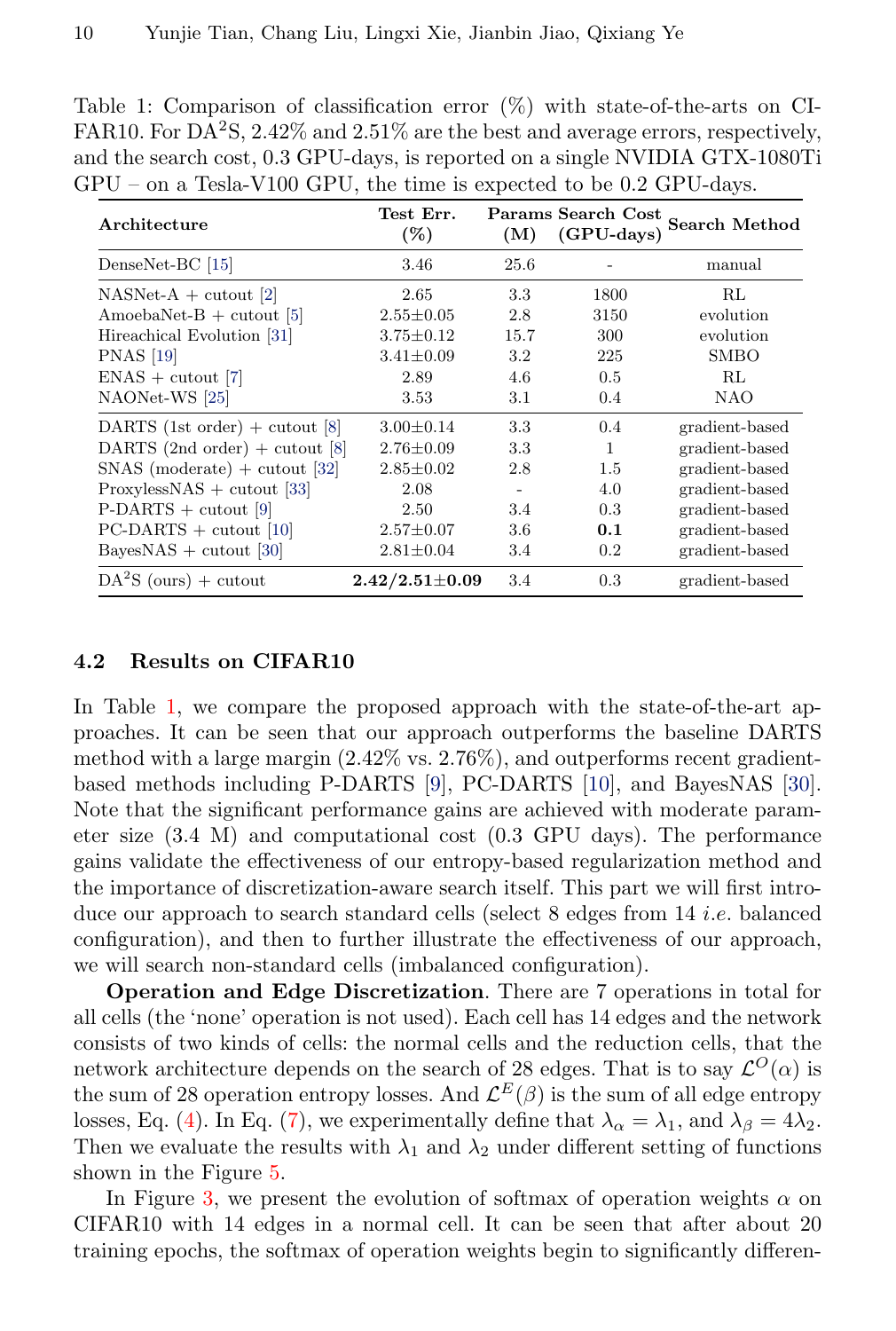<span id="page-10-0"></span>

Fig. 3: Evolution of softmax of operation weights  $\alpha$  during the searching procedure in a normal cell on CIFAR10. The horizontal axis denotes training epoch and vertical axis softmax weight value. (Best viewed in color with zooming in).

<span id="page-10-1"></span>

Fig. 4: Evolution of softmax of edge weights  $\beta$  of node 3/4/5 during the searching procedure in a normal cell searched on CIFAR10. The horizontal axis denotes training epoch and vertical axis softmax weight value.

tiate. At the final epoch, a single largest (towards 1) is obtained with the rest of small values (towards 0), which clearly demonstrate the effect of operation dis-cretization. In Figure [4,](#page-10-1) we present the softmax evolution of  $\beta$ , which validates the effect of edge discretization. Note that there are two edges selected at the same time for each pair of nodes, which shows the effectiveness of connection constraints in Eq. [\(4\)](#page-6-1).

Discretization Priority. The entropy loss function inevitably interferes the searching procedure of DARTS, particularly, at the early epochs. Therefore, we propose to progressively increase the regularization factors using monotonous functions as shown in Figure [5.](#page-11-0) In Table [2,](#page-11-1) we fix  $\lambda_1$  and  $\lambda_2$  as 'const' (equals 1.0), it can be seen that the fast increasing functions, such as 'linear' and 'log', outperform slow ones for regularization factor  $\lambda_c$ , while 'linear' achives the best performance. It can be explained that moderately quick (linear) enhancement of the regularization on classification loss may have the smallest interference to the searching procedure.

In Table [3,](#page-11-2) we test the priority of operation and edge discretization using different regularizaton control functions with  $\lambda_c$  set to 'linear' as default. We fix  $\lambda_1$ as 'const' and evaluate  $\lambda_2$  using different control functions since the  $8^{th}$  epochs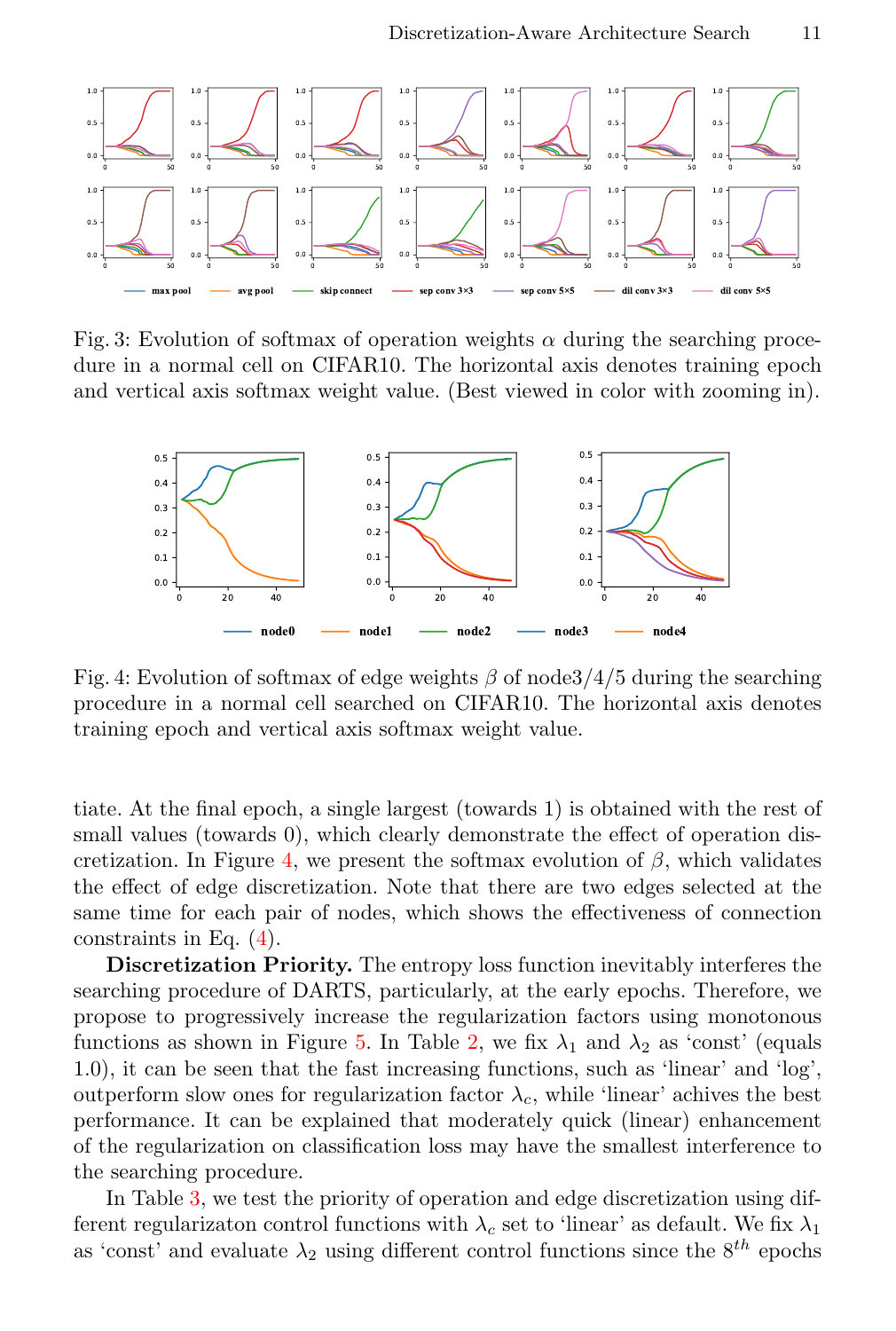<span id="page-11-1"></span>Table 2: Classification errors (%) under different control functions for regularization factor  $\lambda_c$  on CIFAR10.

| baseline        | const         | log           | exp           | step          | linear        |
|-----------------|---------------|---------------|---------------|---------------|---------------|
| $2.76 \pm 0.09$ | $2.64 + 0.14$ | $2.56 + 0.06$ | $2.78 + 0.11$ | $2.60 + 0.07$ | $2.54 + 0.02$ |

before which  $\lambda_2$  is fixed as 0. This means that the priority of operation discretization is higher than that of edge. Under this setting, the best performance  $(2.49\%)$  is achieved by the 'step' function. On the other hand, we fix  $\lambda_2 = 1.0$  and change  $\lambda_1$  under the same conditions. The best performance (2.42%) is achieved by the 'log' function.

The higher performance obtained by fixing  $\lambda_2 = 1.0$  shows that when the edge discretization dominates the search procedure, quick convergence of the topology of cell can lead the operation discretization-aware search converge better with fast increasing regularization control function ('log') utilized.



<span id="page-11-0"></span>Fig. 5: Five regulariza-

<span id="page-11-2"></span>tion control functions. Table 3: Classification errors  $(\%)$  when fixing either of  $\lambda_1$ This figure is viewed in color.  $\lambda_2$  while changing the other using the regularization control functions on CIFAR10.

Imbalanced Configurations. In the above settings, it is defined that there are two inputs for each node in cells and the optimization objective is to select 8 out of 14 edges. This constraint largely reduces the difficulty of search, i.e., a random search can find architectures of moderate accuracy. To further validate the effectiveness and generalization of our approach, we search architectures with imbalanced configurations. Specifically, we break the setting about choosing 8 from 14 and choosing fewer edges to magnify the gap between architectures before and after discretization.

Four configurations, namely, preserving 3–6 out of 14 edges, are used to validate our approach and compared it with DARTS. For DARTS, we use the default searched architecture and select 3, 4, 5, or 6 edges according to the weights of operations. For our approach, to select 3 edges, we pose edge entropyloss on node2 and node3, and select the largest one, and pose edge entropy-loss on node4 and node5 to select one on each. To select 4 edges, we pose edge entropy-loss on four inner nodes so that each of them has a single edge. For 5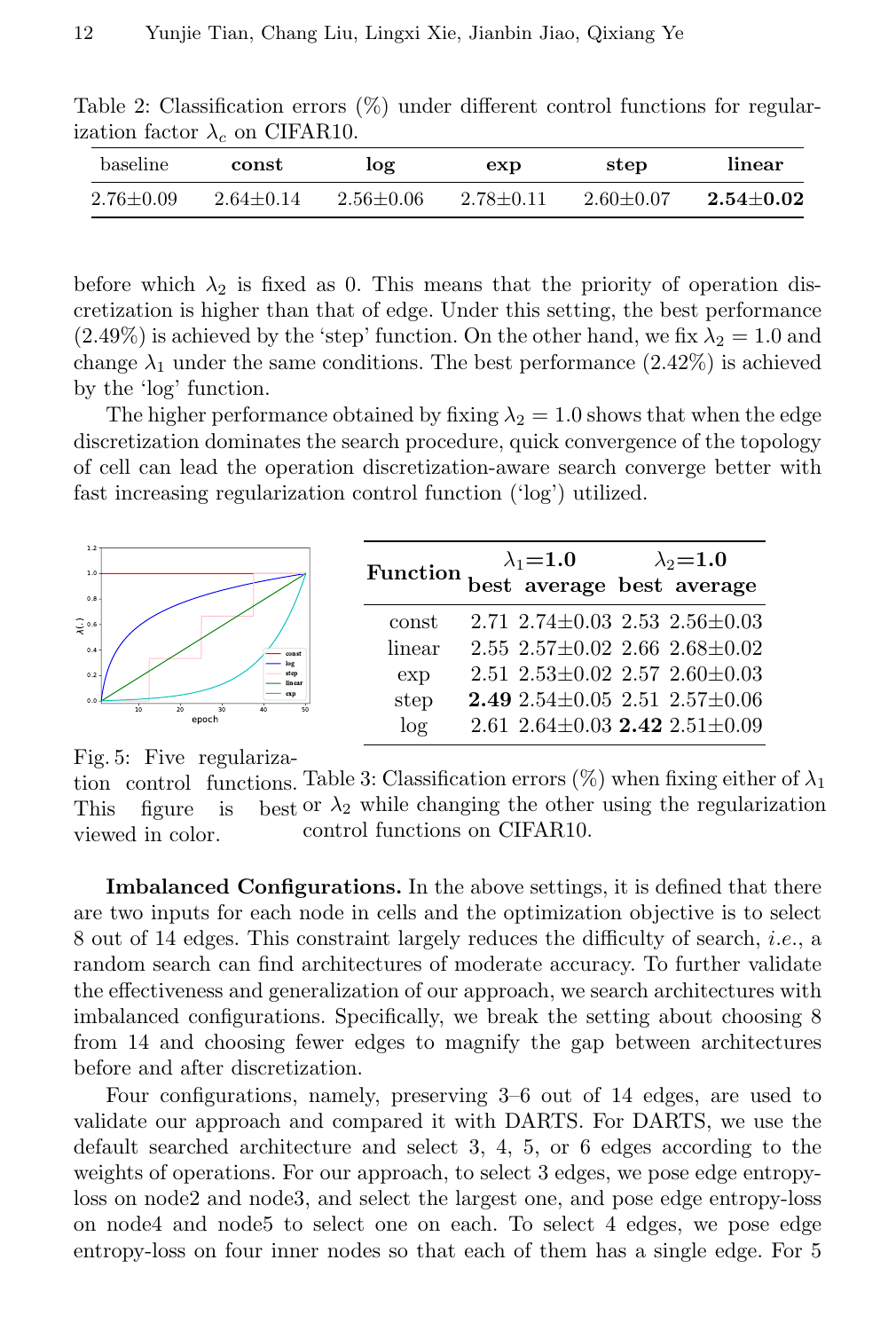| config | error | DARTS [8] | $para(M)$ acc. drop error                                                                                              | DA <sup>2</sup> S | $para(M)$ acc. drop |
|--------|-------|-----------|------------------------------------------------------------------------------------------------------------------------|-------------------|---------------------|
| 3/14   |       |           | $5.83\pm1.21$ $1.5\pm0.2$ $87.87\rightarrow10.03$ $3.67\pm0.24$ $1.9\pm0.2$ $85.52\rightarrow64.23$                    |                   |                     |
| 4/14   |       |           | $4.79\pm1.17$ $1.9\pm0.3$ $87.87\rightarrow09.87$ $2.94\pm0.09$ $2.5\pm0.1$ $85.63\rightarrow85.42$                    |                   |                     |
| 5/14   |       |           | $3.23\pm0.08$ $2.2\pm0.2$ $87.87\rightarrow10.12$ $2.72\pm0.06$ $2.9\pm0.1$ $84.76\rightarrow71.85$                    |                   |                     |
|        |       |           | $6/14$ $2.91 \pm 0.05$ $2.7 \pm 0.1$ $87.87 \rightarrow 09.96$ $2.64 \pm 0.02$ $3.0 \pm 0.1$ $84.29 \rightarrow 64.24$ |                   |                     |

<span id="page-12-0"></span>Table 4: Comparison (%) of re-training error and super-network accuracy between DARTS and DA2S under imbalanced configurations on CIFAR10. In the first column, 3/14 indicates preserving 3 out of 14 edges.

<span id="page-12-1"></span>

(a) the normal cell found on CIFAR10 (b) the reduction cell found on CIFAR10

Fig. 6: Normal cell and reduction cell searched on CIFAR10.

edge edges, we select two on node5 and one on other 3 nodes. For 6 edges, we select two on node4/node5 and one on node2/node3.

In Table [4,](#page-12-0) the performance under imbalanced configurations of DARTS and our approach is compared. Under imbalanced configurations, the performance of DARTS dramatically drops in a large margin around [77.75-78.00], which demonstrates that the discretization process does bring a significant gap before and after prunning. Such gap has unpredictable impact upon searched architecture. In contrast, with discretization-aware constraint, our approach achieves relatively stable performance that the classification accuracy drop are significantly reduced to [0.21, 21.29]. For each configuration, it outperforms DARTS with significant margins  $(2.16\%, 1.75\%, 0.51\%, 0.27\%)$  after re-training.

## 4.3 Results on ImageNet

This part we use large-scale ImageNet to test the transferability of cells searched on CIFAR10 as shown in Figure [6.](#page-12-1) Same configuration as DARTS is adopt, i.e., the entire network is construct by stacking 14 cells with an initial channel number of 48. We train the network for 250 epochs from scratch with batch size 1024 on 8 Tesla V100 GPUs. An SGD optimizer is used for optimizing the network parameters with an initial learning rate of 0.5 (decayed linearly after each epoch), and also a momentum of 0.9 and a weight decay of  $3 \times 10^{-5}$ . Other enhancements including label smoothing [\[34\]](#page-15-10) and auxiliary loss are used during training, and learning rate warmup [\[35\]](#page-15-11) is applied for the first 5 epochs.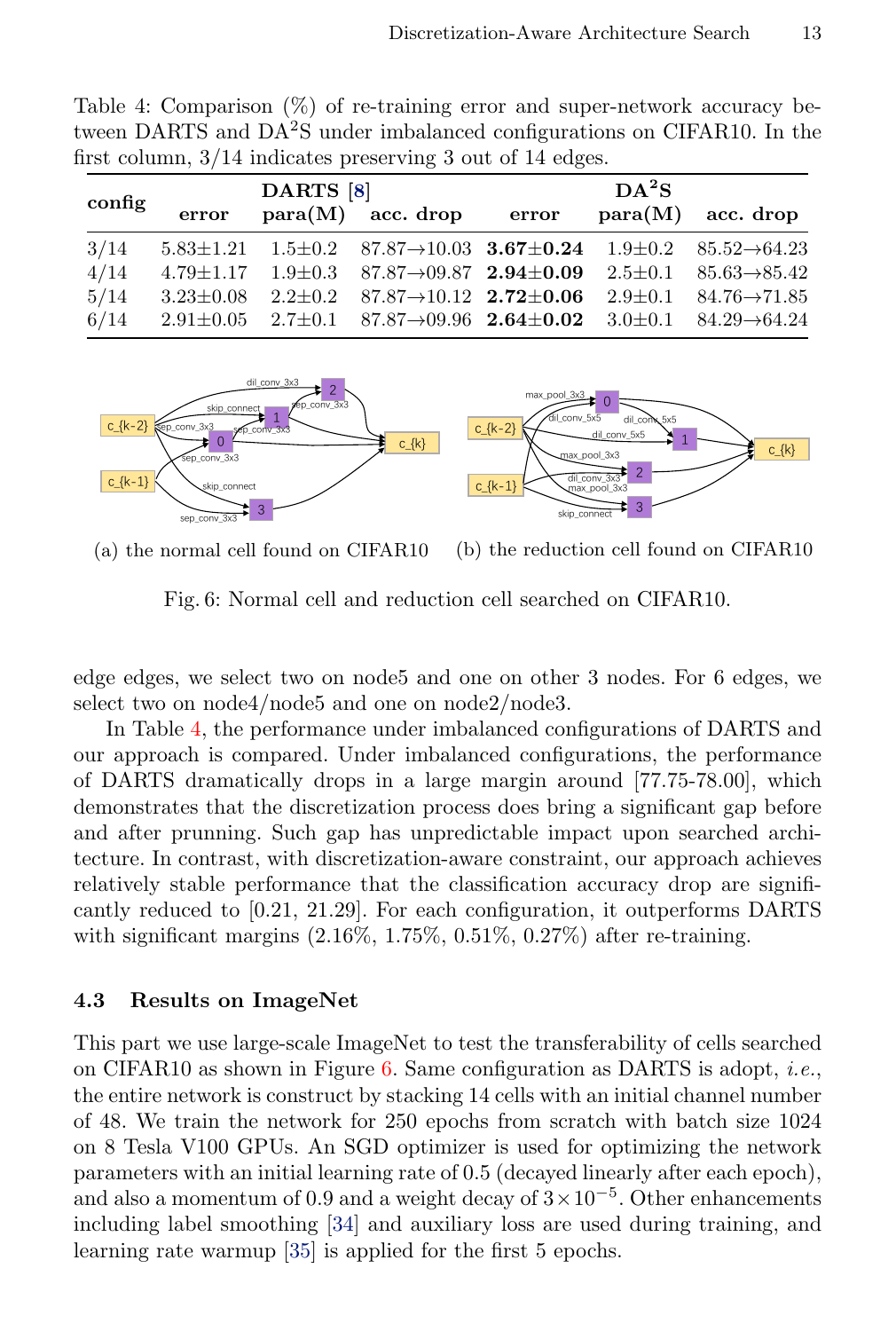| Architecture                    | Test Err. (%) Params $\times +$ Search Cost Search Method |         |             |      |                   |                |
|---------------------------------|-----------------------------------------------------------|---------|-------------|------|-------------------|----------------|
|                                 | $top-1$                                                   | $top-5$ | (M)         |      | $(M)$ (GPU-days)  |                |
| Inception- $v1$ [36]            | 30.2                                                      | 10.1    | 6.6         | 1448 |                   | manual         |
| MobileNet [37]                  | 29.4                                                      | 10.5    | 4.2         | 569  |                   | manual         |
| ShuffleNet $2 \times (v1)$ [38] | 26.4                                                      | 10.2    | $\sim\!\!5$ | 524  |                   | manual         |
| ShuffleNet $2 \times (v2)$ [39] | 25.1                                                      |         | $\sim\!\!5$ | 591  |                   | manual         |
| $NASNet-A [2]$                  | 26.0                                                      | 8.4     | 5.3         | 564  | 1800              | RL             |
| AmoebaNet-C [5]                 | 24.3                                                      | 7.6     | 6.4         | 570  | 3150              | evolution      |
| <b>PNAS</b> [19]                | 25.8                                                      | 8.1     | 5.1         | 588  | 225               | <b>SMBO</b>    |
| $MnasNet-92 [24]$               | 25.2                                                      | 8.0     | 4.4         | 388  | $\qquad \qquad -$ | RL             |
| DARTS (2nd order) [8]           | 26.7                                                      | 8.7     | 4.7         | 574  | 4.0               | gradient-based |
| $SNAS$ (mild) [32]              | 27.3                                                      | 9.2     | 4.3         | 522  | 1.5               | gradient-based |
| ProxylessNAS (GPU) [33]         | 24.9                                                      | 7.5     | 7.1         | 465  | 8.3               | gradient-based |
| P-DARTS (CIFAR10) [9]           | 24.4                                                      | 7.4     | 4.9         | 557  | 0.3               | gradient-based |
| PC-DARTS (CIFAR10) [10]         | 25.1                                                      | 7.8     | 5.3         | 586  | 0.1               | gradient-based |
| BayesNAS [30]                   | 26.5                                                      | 8.9     | 3.9         |      | 0.2               | gradient-based |
| $DA2S$ (CIFAR10)                | 24.4                                                      | 7.3     | 5.0         | 565  | 0.3               | gradient-based |

<span id="page-13-0"></span>Table 5: Comparison of classification error  $(\%)$  on ImageNet under the mobile setting (no larger than 600M FLOPs).

In Table [5,](#page-13-0) we evaluate the proposed approach and compare the result with the state-of-the-art approaches under the mobile setting (the FLOPs does not exceed  $600M$ ). DA<sup>2</sup>S outperforms the direct baseline, DARTS, by a significant margin of  $2.3\%$  (an error rate of  $24.4\%$  vs.  $26.7\%$ ). DA<sup>2</sup>S also produces competitive performance among some recently published work including P-DARTS, PC-DARTS, and BeyesNAS, when the network architecture is searched on CI-FAR and transferred to ImageNet. This further verifies the superiority of our DA<sup>2</sup>S in mitigating the discretization gap in the differentiable architecture search framework.

# 5 Conclusions

In this paper, we propose a discretization-aware NAS method, which works by introducing an entropy-based loss term to push the super-network towards a discretization-friendly status according to the pre-defined target. This strategy can be applied to either selecting an operator for each edge, or selecting a fixed number of edges for each node. Experiments on standard image classification benchmarks demonstrate the superiority of our approach, in particular, under some imbalanced configurations which were not studied before.

This work provides another evidence that one-shot neural architecture search can benefit from shrinking the gap between the super-network and sub-networks. As the search space becomes more complicated in the future, we expect our approach to serve as a standard tool to alleviate the discretization gap. We also look forward to investigate some uncovered problems, e.g., whether discretization can be done in a gradual manner so as to further reduce the error.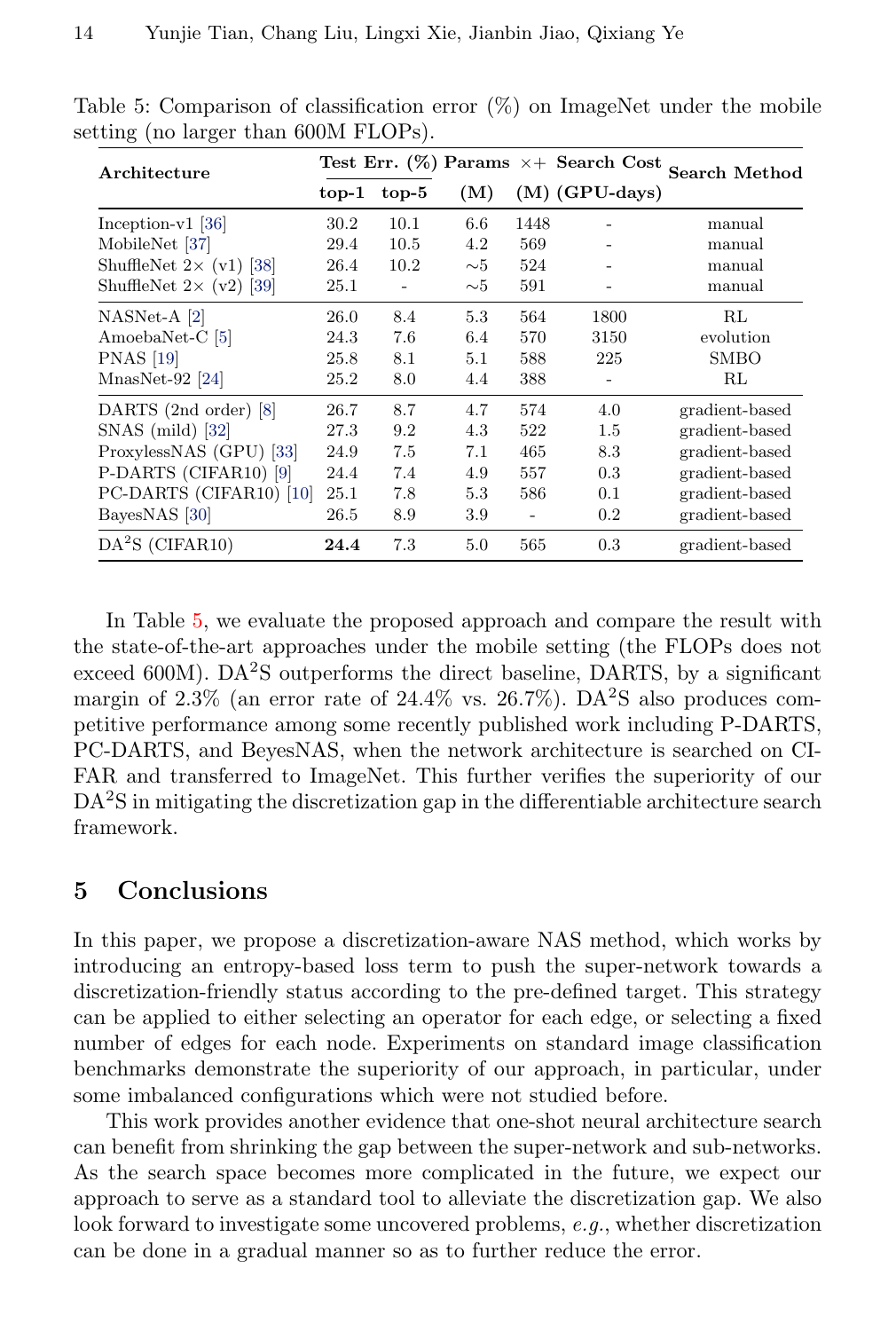# References

- <span id="page-14-0"></span>1. Zoph, B., Le, Q.V.: Neural architecture search with reinforcement learning. In: ICLR. (2017)
- <span id="page-14-1"></span>2. Zoph, B., Vasudevan, V., Shlens, J., Le, Q.V.: Learning transferable architectures for scalable image recognition. In: IEEE CVPR. (2018) 8697–8710
- <span id="page-14-2"></span>3. Real, E., Moore, S., Selle, A., Saxena, S., Suematsu, title=Large-scale evolution of image classifiers, Y.L., Tan, J., Le, Q.V., Kurakin, A. In: ICML. (2017) 2902–2911
- <span id="page-14-3"></span>4. Xie, L., Yuille, A.: Genetic cnn. In: IEEE ICCV. (2017) 1388–1397
- <span id="page-14-4"></span>5. Real, E., Aggarwal, A., Huang, Y., Le, Q.V.: Regularized evolution for image classifier architecture search. In: AAAI. (2019) 4780–4789
- <span id="page-14-5"></span>6. Brock, A., Lim, T., Ritchie, J.M., Weston, N.: SMASH: one-shot model architecture search through hypernetworks. In: ICLR. (2018)
- <span id="page-14-6"></span>7. Pham, H., Guan, M.Y., Zoph, B., Le, Q.V., Dean, J.: Efficient neural architecture search via parameter sharing. In: ICML. (2018) 4092–4101
- <span id="page-14-7"></span>8. Liu, H., Simonyan, K., Yang, Y.: DARTS: Differentiable architecture search. In: ICLR. (2019)
- <span id="page-14-8"></span>9. Chen, X., Xie, L., Wu, J., Tian, Q.: Progressive differentiable architecture search: Bridging the depth gap between search and evaluation. In: IEEE ICCV. (2019)
- <span id="page-14-9"></span>10. Xu, Y., Xie, L., Zhang, X., Chen, X., Qi, G.J., Tian, Q., Xiong, H.: PC-DARTS: partial channel connections for memory-efficient differentiable architecture search. arXiv preprint arXiv:1907.05737
- <span id="page-14-10"></span>11. LeCun, Y., Bengio, Y., Hinton, G.E.: Deep learning. Nature 521(7553) (2015) 436–444
- <span id="page-14-11"></span>12. Alex, K., Ilya, S., E, H.G.: Imagenet classification with deep convolutional neural networks. In: NeurIPS. (2012) 1106–1114
- <span id="page-14-12"></span>13. Simonyan, K., Zisserman, A.: Very deep convolutional networks for large-scale image recognition. In: ICLR. (2015)
- <span id="page-14-13"></span>14. He, K., Zhang, X., Ren, S., Sun, J.: Deep residual learning for image recognition. In: IEEE CVPR. (2016) 770–778
- <span id="page-14-14"></span>15. Huang, G., Liu, Z., Van Der Maaten, L., Weinberger, K.Q.: Densely connected convolutional networks. In: IEEE CVPR. (2017) 2261–2269
- <span id="page-14-15"></span>16. : http://www.cs.ubc.ca/labs/beta/projects/autoweka
- <span id="page-14-16"></span>17. Ghiasi, G., Lin, T., Le, Q.V.: NAS-FPN: learning scalable feature pyramid architecture for object detection. In: IEEE CVPR. (2019) 7036–7045
- <span id="page-14-17"></span>18. Liu, C., Chen, L.C., Schroff, F., Adam, H., Hua, W., Yuille, A., Fei-Fei, L.: Autodeeplab: Hierarchical neural architecture search for semantic image segmentation. In: IEEE CVPR. (2019) 82–92
- <span id="page-14-18"></span>19. Liu, C., Zoph, B., Neumann, M., Shlens, J., Hua, W., Li, L.J., Fei-Fei, L., Yuille, A., Huang, J., Murphy, K.: Progressive neural architecture search. In: ECCV. (2018) 540–555
- <span id="page-14-19"></span>20. Cai, H., Chen, T., Zhang, W., Yu, Y., Wang, J.: Efficient architecture search by network transformation. In: AAAI. (2018) 2787–2794
- <span id="page-14-20"></span>21. Stamoulis, D., Ding, R., Wang, D., Lymberopoulos, D., Priyantha, B., Liu, J., Marculescu, D.: Single-path nas: Designing hardware-efficient convnets in less than 4 hours. In: arXiv preprint arXiv:1904.02877. (2019)
- <span id="page-14-21"></span>22. Chu, X., Zhang, B., Xu, R., Li, J.: Fairnas: Rethinking evaluation fairness of weight sharing neural architecture search. ArXiv  $abs/1907.01845$  (2019)
- <span id="page-14-22"></span>23. Howard, G., Sandler, M., Chu, G., Chen, L.C., Chen, B., Tan, M., Wang, W., Zhu, Y., Pang, R., Vasudevan, V., Le, Q.V., Adam, H.: Searching for mobilenetv3. In: IEEE ICCV. (2019) 1314–1324